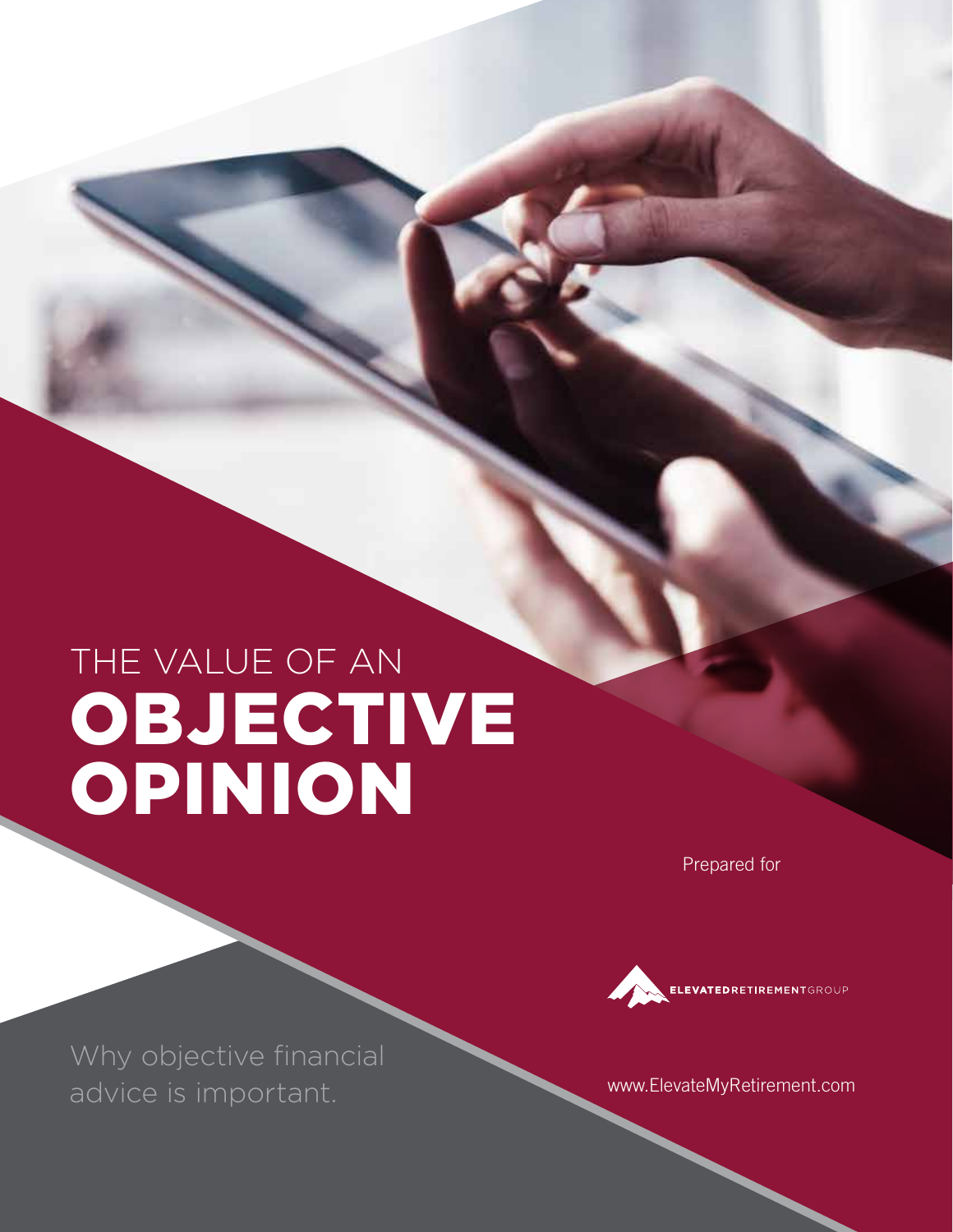**These are two primary questions to address when planning for retirement income. If we each had the answer, we'd have a better chance of meeting the goal of not outliving our money. However, these also are two of the most difficult questions to answer accurately.**

### **The Importance of Timing**

Although genetics can play into one's life expectancy, a survey by the Society of Actuaries showed that there is a disconnection between how long people expect to live and the age their oldest family members reached. Despite more than half of retirees and preretirees reporting that they had a family member who lived longer than 90 years, 37 percent of pre-retirees and 28 percent of retirees expected to live at least 10 years less than their oldest-living family members.<sup>1</sup>

Another challenge to planning your retirement income is estimating when you'll retire. Plan as you may, this can be a variable you can't control — largely due to employer changes, like closures or downsizing, or potential health issues you or your loved ones may experience. In fact, the age people expect to retire is often higher than the actual age at which most people retire. In recent years, 38 percent of workers have indicated they expect to retire at age 70 or older. At the same time, studies show that only 4 percent of Americans actually retire at age 70 or older. Presently, the median retirement age is 62, and about 39 percent of retirees retired before age 60.<sup>2</sup>

How long will you live, and how much money will you need to live comfortably until you pass away?

<sup>1</sup> Greenwald & Associates. Society of Actuaries. January 2016. "2015 Risks and Process of Retirement Survey." https://www.soa.org/Files/Research/Projects/research-2015-fullrisk-report-final.pdf. Accessed Aug. 31, 2017.

<sup>2</sup> Lisa Greenwald, Craig Copeland, Ph.D., and Jack VanDerhei, Ph.D. Employee Benefit Research Institute. March 21, 2017. "The 2017 Retirement Confidence Survey." https://www. ebri.org/pdf/surveys/rcs/2017/IB.431.Mar17.RCS17..21Mar17.pdf. Accessed Aug. 31, 2017.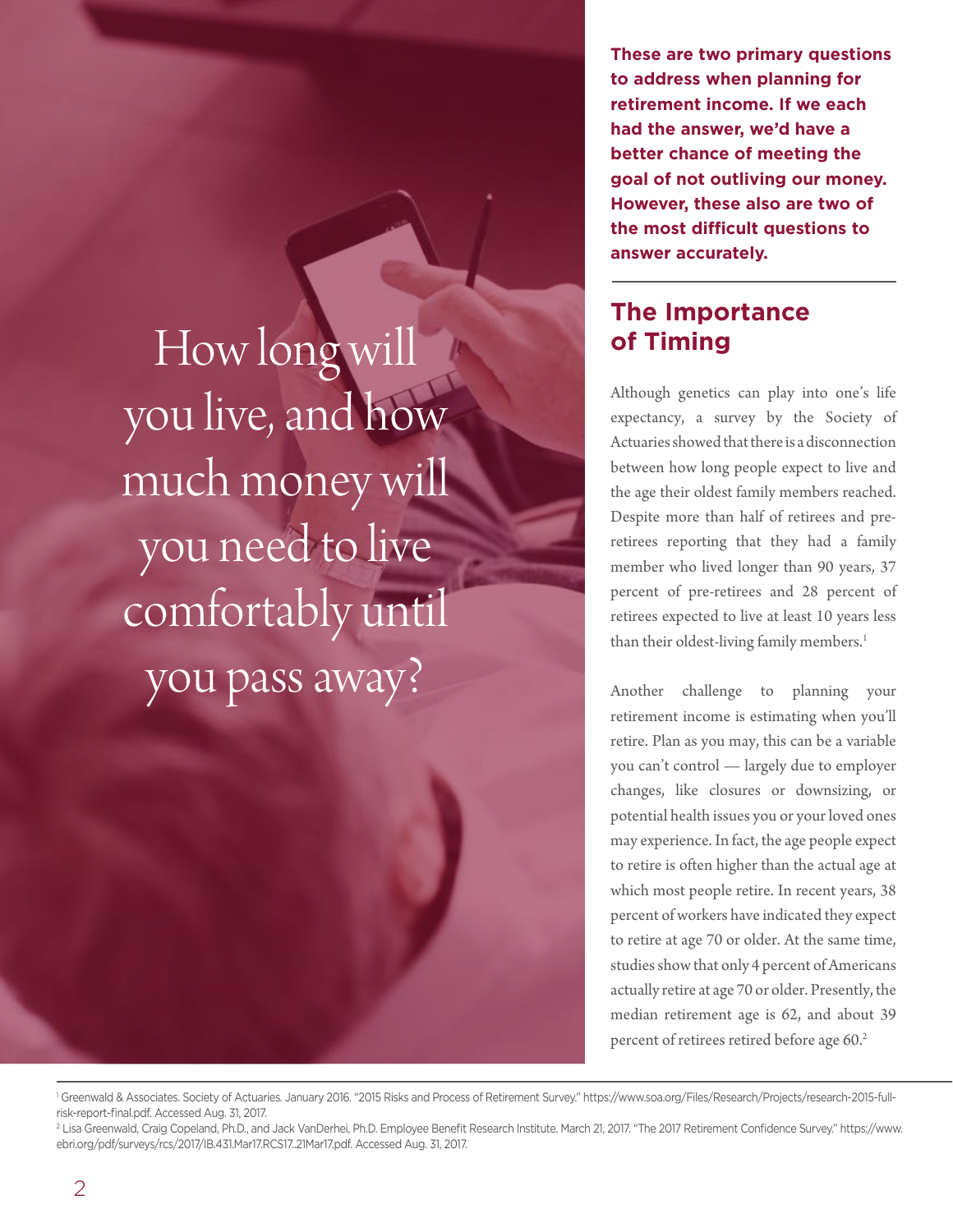#### *Americans' Actual vs. Expected Age of Retirement3*



**Average expected retirement age among non-retirees**

#### **The Importance of Income Planning**

A 2016 poll revealed that just 24 percent of baby boomers believe they will have enough savings to last through retirement. Further, 26 percent of boomers expect to retire at age 70 or later.<sup>4</sup> However, as we've established with regard to life expectancy and retirement age, our beliefs do not always reflect our reality.

Unfortunately, today's statistics show that Americans on average are ill-prepared for retirement. In a 2017 survey that asked what amount of savings people think they will need for retirement, 64 percent of respondents said half a million dollars or more. However, the survey found that 47 percent of respondents had less than \$25,000 in savings, and 24 percent said they had less than  $$1,000$  in savings.<sup>5</sup>

Are Americans concerned about not having enough retirement income? Absolutely. Among the biggest worries for a majority of Americans is not having enough money for retirement, followed by not being able to pay for medical bills should they experience a serious illness or accident.<sup>6</sup>

<sup>&</sup>lt;sup>3</sup> Rebecca Riffkin. Gallup. April 28, 2014. "Average U.S. Retirement Age Rises to 62." http://news.gallup.com/poll/168707/average-retirement-age-rises.aspx. Accessed Sept. 29, 2017.

<sup>4</sup> Insured Retirement Institute. April 2016. "Boomer Expectations for Retirement 2016." https://www.myirionline.org/docs/default-source/research/boomer-expectations-forretirement-2016.pdf. Accessed Aug. 31, 2017.

<sup>5</sup>Lisa Greenwald, Craig Copeland, Ph.D., and Jack VanDerhei, Ph.D. Employee Benefit Research Institute. March 21, 2017. "The 2017 Retirement Confidence Survey." https:// www.ebri.org/pdf/surveys/rcs/2017/IB.431.Mar17.RCS17..21Mar17.pdf. Accessed Aug. 31, 2017.

www.con.org, partey.y.ed, 2017. In althour connent annipalit recessed ragion, 2017.<br><sup>6</sup> Justin McCarthy. Gallup. May 19, 2017. " Americans' Financial Anxieties Ease in 2017." http://www.gallup.com/poll/210890/americans-fin Accessed Aug. 31, 2017.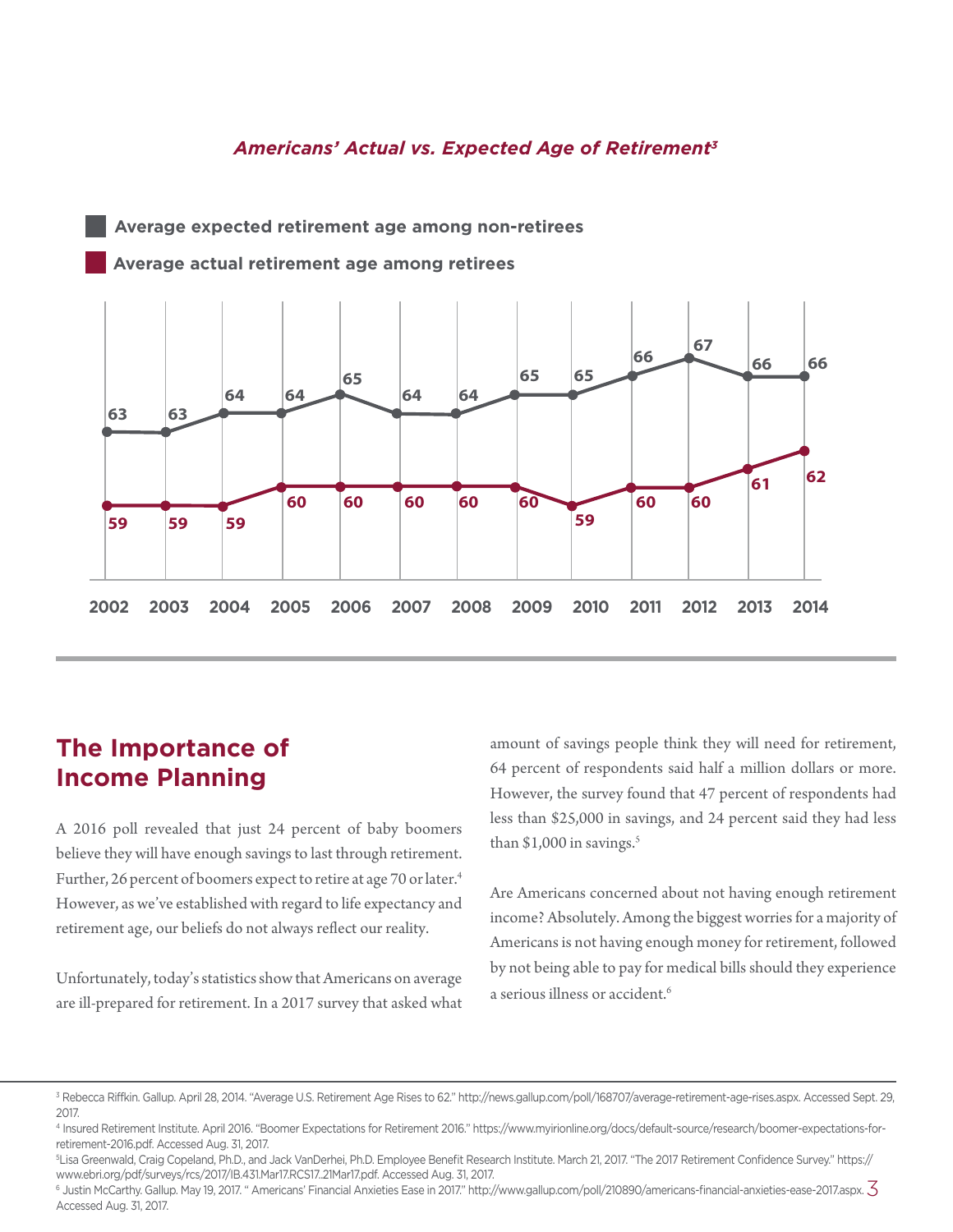#### *Today's Retirees7*

| Retirement Statistics (research date: April 8, 2015)                                                   | <b>Data</b> |
|--------------------------------------------------------------------------------------------------------|-------------|
| <b>Average retirement age</b>                                                                          | 63          |
| <b>Average length of retirement</b>                                                                    | 18 years    |
| Average savings of a 50-year-old                                                                       | \$42,797    |
| Total cost for a couple over 65 to pay for medical treatment<br>over a 20-year span                    | \$218,000   |
| Percentage of people ages 30-54 who believe they will not<br>have enough money put away for retirement | 80%         |
| Percentage of Americans over 65 who rely completely on<br><b>Social Security</b>                       | 36%         |
| Percentage of Americans who don't save anything for<br>retirement                                      | 38%         |
| <b>Americans older than 50 account for:</b>                                                            |             |
| <b>Percentage of all financial assets</b>                                                              | 77%         |
| Percentage of total consumer demand                                                                    | 54%         |
| <b>Prescription drug purchases</b>                                                                     | 77%         |
| All over-the-counter drugs                                                                             | 61%         |
| <b>Auto sales</b>                                                                                      | 47%         |
| <b>All luxury travel purchases</b>                                                                     | 80%         |

<sup>7</sup> Statistic Brain. Jan. 3, 2016. "Retirement Statistics." http://www.statisticbrain.com/retirement-statistics/. Accessed Aug. 31, 2017. <sup>8</sup> Ibid.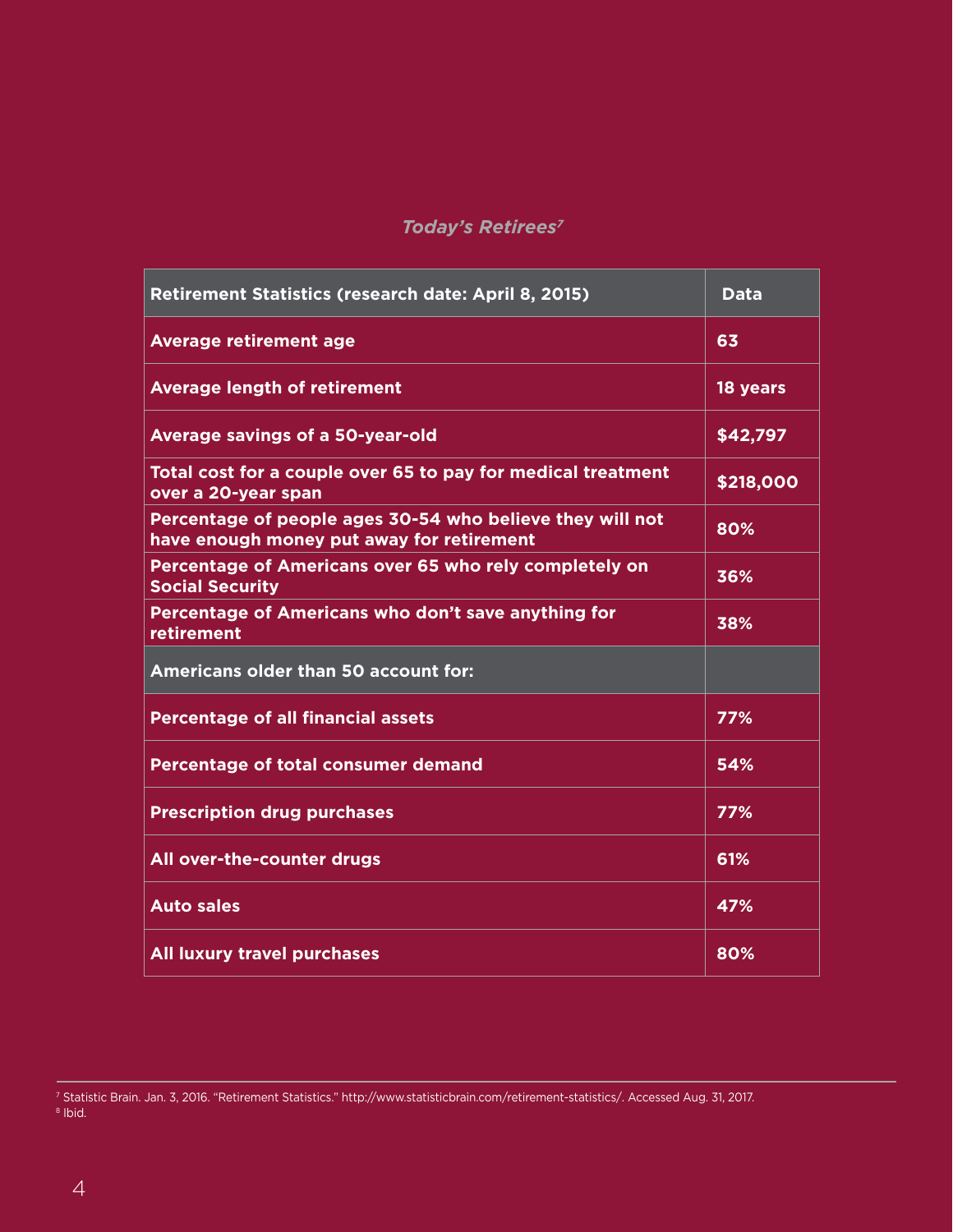#### *Amount of Savings Needed for Retirement8*

| <b>Monthly</b><br>income<br>need | <b>Savings</b><br>needed for<br>20 years | <b>Savings</b><br>needed for<br>30 years |
|----------------------------------|------------------------------------------|------------------------------------------|
| \$1,000                          | \$166,696                                | \$212,150                                |
| \$2,000                          | \$333,392                                | \$424,300                                |
| \$3,000                          | \$500,087                                | \$636,450                                |
| \$4,000                          | \$666,783                                | \$848,601                                |
| \$5,000                          | \$833,479                                | \$1,060,751                              |
| \$6,000                          | \$1,000,175                              | \$1,272,901                              |
| \$7,000                          | \$1,166,871                              | \$1,485,051                              |
| \$8,000                          | \$1,333,567                              | \$1,697,201                              |
| \$9,000                          | \$1,500,262                              | \$1,909,351                              |
| \$10,000                         | \$1,666,958                              | \$2,121,501                              |

The sums on the left assume your portfolio will earn a 6 percent annualized return during the course of your retirement and endure 2 percent annual inflation erosion.

This chart is for illustrative purposes only, is not a representation of past or future results, and is no guarantee of return or future performance. It is a hypothetical example and does not represent any specific product or service.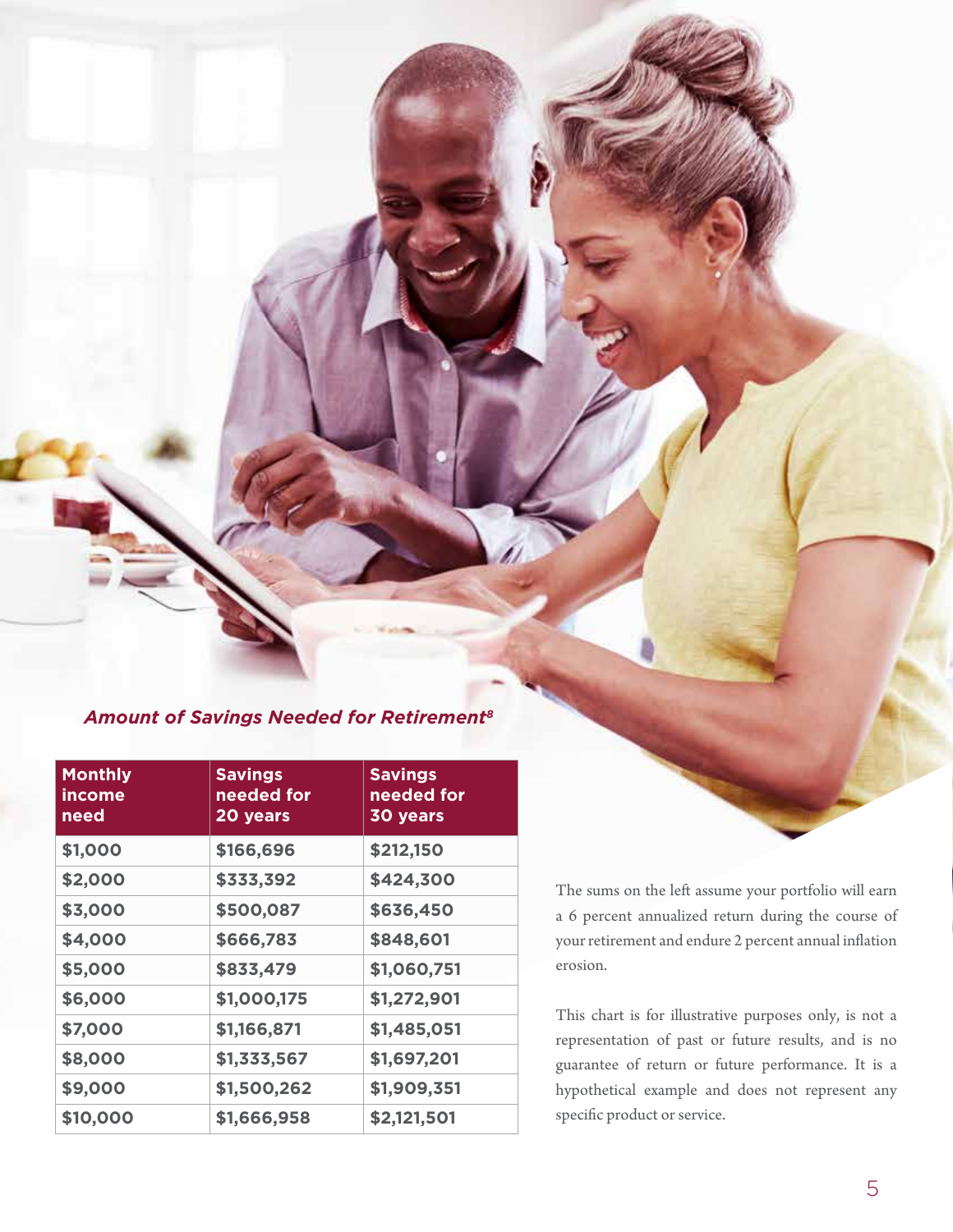

## **The Value of an Objective Opinion**

In a longer lifespan, you're more likely to encounter periods of both good and bad market performance. For that reason, when planning for retirement, it's increasingly important to seek guidance from a financial advisor who can help you structure an income strategy that reflects your financial situation, risk tolerance and investment objectives. You don't want just any financial advice, but objective financial advice.

With so much at stake, it's important that you feel you can trust a financial advisor to consider a wide variety of possible solutions, including both investment and insurance products, before making any recommendations. You also want to have confidence that the advice being provided by your financial advisor is in your best interests — not his or hers.

Within the financial services industry, there are independent financial professionals who operate as self-employed business owners and sell the products of multiple financial institutions.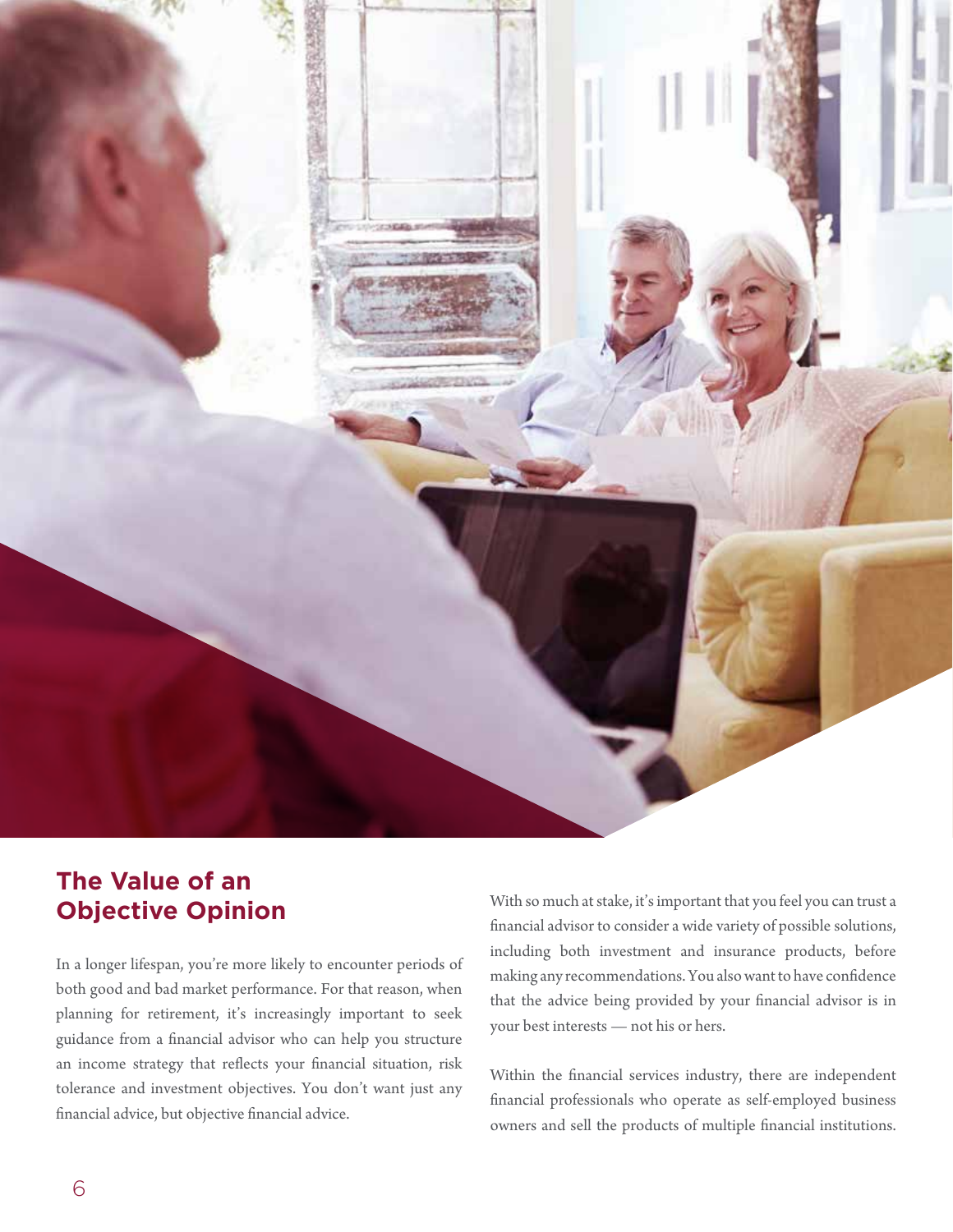This contrasts with financial professionals who represent a financial institution and are employees of that institution. These employees are generally referred to as "captive" financial professionals.

While captive financial professionals are typically required to sell only the propriety products of the financial institution that employs them, independent financial professionals are able to work with many financial institutions, providing their clients with a wider array of products from which to choose, potentially increasing the likelihood of being able to provide the best product or products for their clients' particular situations. Many independent financial advisors can help individuals create retirement strategies using a variety of investment and insurance products to custom suit their needs and objectives.

As small business owners, independent financial advisors are likely to have smaller clienteles than larger companies that employ multiple financial advisors. If "the personal touch" is important to you, you may have more luck finding it with an independent financial advisor. There's also something to be said for working directly with the business owner, who understands and has a greater appreciation for the impact each client has on his or her business.

#### **The Benefits of Independence**

As the demand for objective advice grows, it stands to reason more people may choose to work with independent professionals. Independent financial advisors are not forced to sell only the proprietary products of a single financial institution; rather, they generally have access to a larger selection of possible solutions from a wide range of financial institutions to help clients work toward their financial goals.

Planning for retirement income today can be challenging. For this reason, you may want to consider securing objective financial advice to help you meet this challenge, and take steps to help keep you on the path toward your desired financial future.